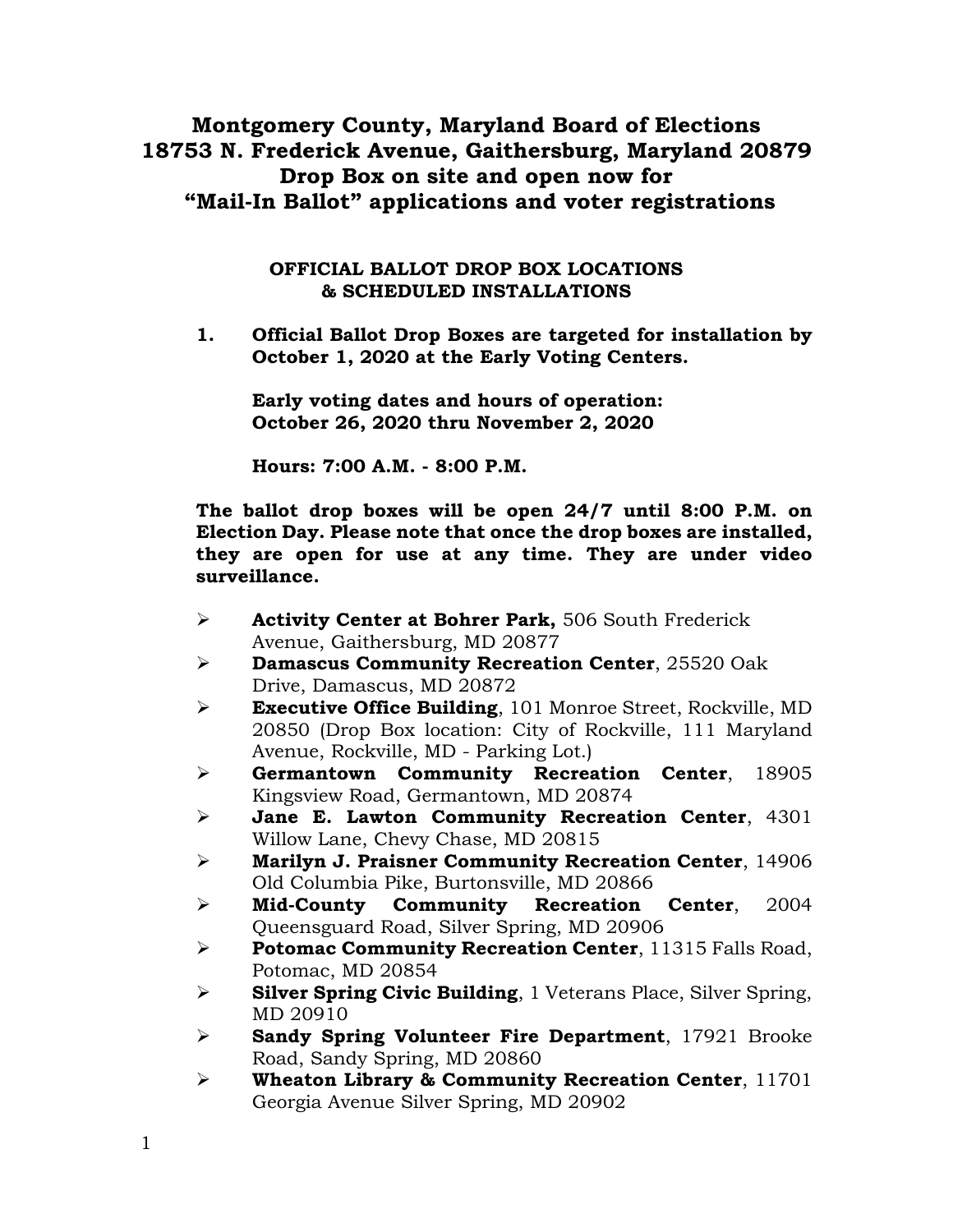### **2. Installation of Ballot Drop Boxes at Election Day Vote Centers, Senior Living Campuses, the City of Takoma Park and Friendship Heights.**

The installation of ballot drop boxes at Election Day Vote Centers, Senior Living Campuses, the City of Takoma Park and Friendship Heights will occur in two phases.

The first phase of installation is scheduled to occur on or about October 1, 2020 and the second phase of installation is scheduled to occur in mid-October 2020.

# **Phase 1:**

# **Official Ballot Drop Box installation at Election Day Vote Centers on or about October 1, 2020**

- ➢ **Col. Zadok Magruder High School**, 5939 Muncaster Mill Road, Rockville, MD 20855
- ➢ **Montgomery Blair High School**, 51 University Boulevard East, Silver Spring, MD 20901
- ➢ **Montgomery County Conference Center at Marriott Bethesda North**, 5967 Executive Blvd, North Bethesda, MD 20852
- ➢ **Nancy H. Dacek North Potomac Community Recreation Center**, 13850 Travilah Road, Rockville, MD 20850
- ➢ **Poolesville High School**, 17501 West Willard Road, Poolesville, MD 20837
- ➢ **Springbrook High School**, 201 Valley Brook Drive, Silver Spring, MD 20904
- ➢ **Walt Whitman High School**, 7100 Whittier Boulevard, Bethesda, MD 20817
- ➢ **Watkins Mill High School**, 10301 Apple Ridge Road, Gaithersburg, MD 20879
- ➢ **Wheaton High School**, 12401 Dalewood Drive, Silver Spring, MD 20906
- ➢ **White Oak Community Recreation Center**, 1700 April Lane, Silver Spring, MD 20904

### **Senior Living Campuses**

**Ballot Drop Boxes will be installed on or about October 1, 2020 at three Senior Living Campuses. These locations are not open to the public. They are available for use by residents, visitors and employees.**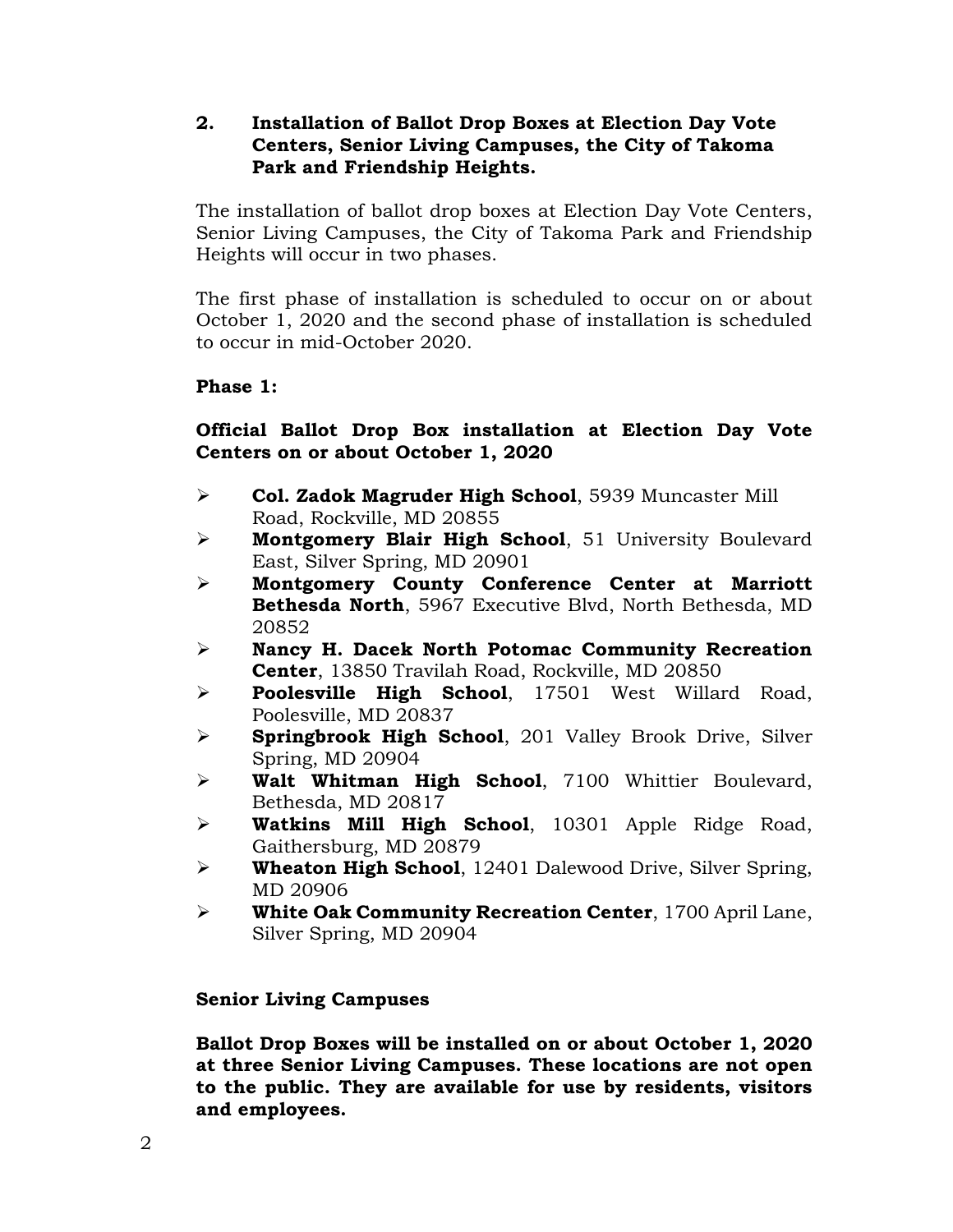- ➢ **Asbury Methodist Village**  location TBD under discussion
- ➢ **Leisure World of Maryland** location TBD upon management approval
- ➢ **Riderwood Village** location TBD under discussion

# **Takoma Park – Drop Box Only. There is no in-person Early Voting or Election Day voting at this location. Installation by October 1, 2020**

➢ **Takoma Park Community Center**, 7500 Maple Avenue, Takoma Park, MD 20912

# **Phase 2:**

**Official Ballot Drop Boxes will be installed by mid-October 2020 and open 24/7 at the following Election Day Vote Centers:**

**Election Day voting to occur from 7:00 A.M. to 8:00 P.M. on November 3, 2020**

- ➢ **Albert Einstein High School**, 11135 Newport Mill Road, Kensington, MD 20895
- ➢ **Bethesda-Chevy Chase High School**, 4301 East-West Highway, Bethesda, MD 20814
- ➢ **Clarksburg High School**, 22500 Wims Road, Clarksburg, MD 20871
- ➢ **Damascus High School**, 25921 Ridge Road, Damascus, MD 20872
- ➢ **Gaithersburg High School**, 101 Education Boulevard, Gaithersburg, MD 20877
- ➢ **James Hubert Blake High School**, 300 Norwood Road, Silver Spring, MD 20905
- ➢ **John F. Kennedy High School**, 1901 Randolph Road, Silver Spring, MD 20902
- ➢ **Northwest High School**, 13501 Richter Farm Road, Germantown, MD 20874
- ➢ **Northwood High School**, 919 University Boulevard West, Silver Spring, MD 20901
- ➢ **Paint Branch High School**, 14121 Old Columbia Pike, Burtonsville, MD 20866
- ➢ **Quince Orchard High School**, 15800 Quince Orchard Road, Gaithersburg, MD 20878
- ➢ **Richard Montgomery High School**, 250 Richard Montgomery Drive, Rockville, MD 20852